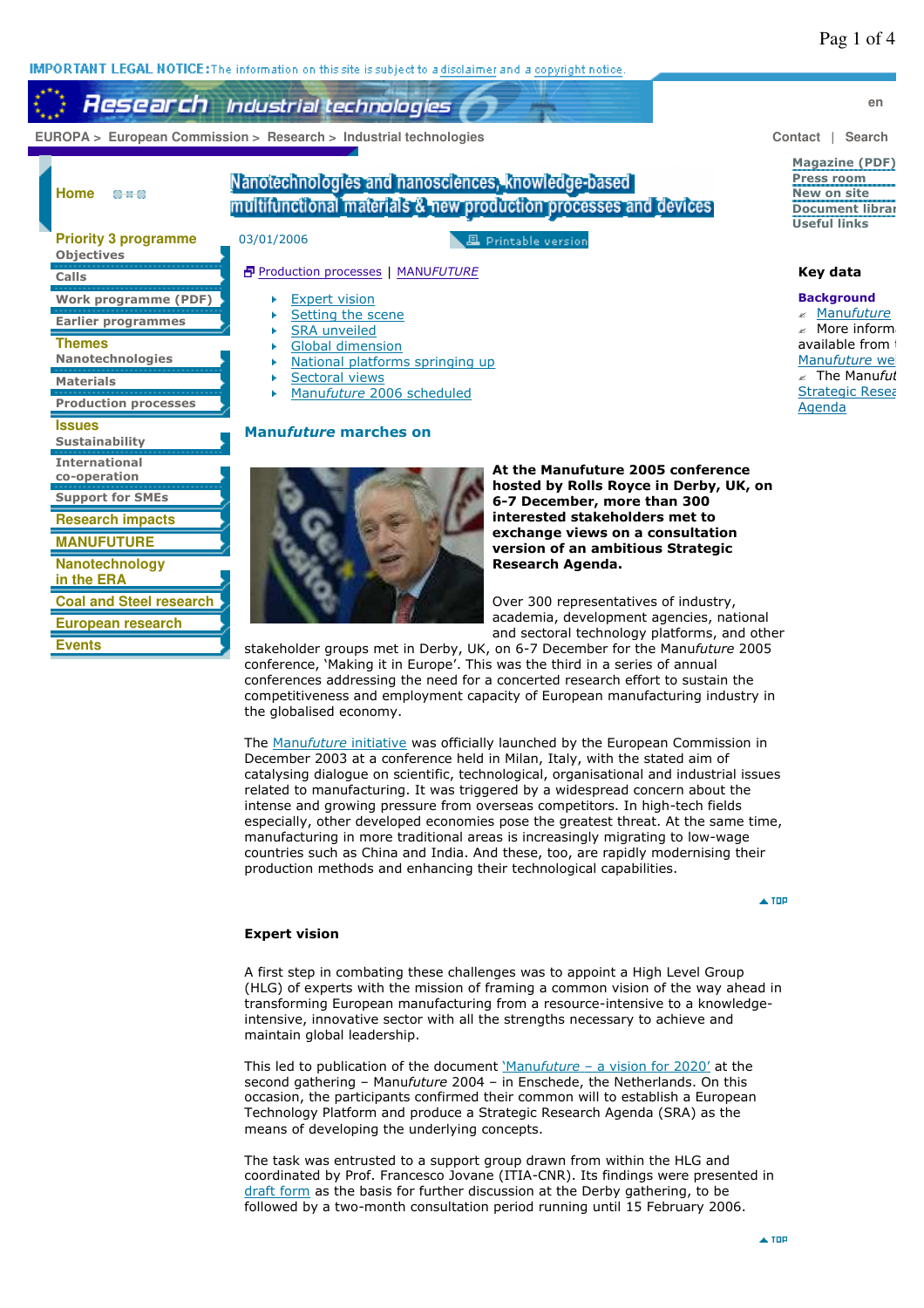#### **Setting the scene**

Day one of the conference commenced under the joint chairmanship of Professors Heinrich Flegel (Director of Production Technology at DaimlerChrysler) and David Williams of Loughborough University. Opening the proceedings, Rolls Royce Director of Engineering and Technology Colin Smith welcomed delegates to the host organisation's magnificent Learning and Career Development Centre, complete with its own heritage museum charting the company's century of history in automotive and aeronautical engineering. He pointed out that Rolls Royce itself offers an excellent example of the recommended Manu*future* approach, whereby industrial success is based on innovation, quality and added value, rather than on purely cost-based competition – which will be unsustainable in the longer term.

EC Research Commissioner Janez Potocnik underlined the importance of manufacturing activities to Europe, as the source of 75% of EU GDP and 70% of direct and indirect employment. However, he noted that research investment continues to lag behind that of the USA and Japan – and warned that, with continuing stagnation, even China would become more research-intensive than Europe by 2010. "For its part," he added, "the Commission has adopted an action plan 'Investing in Research', which identifies 19 areas in which we and the Member States should act to encourage more investment by private enterprise, through state aid, intellectual property provisions, public procurement and taxation measures. We will look at how we can use the structural funds to drive research and innovation; how to improve SMEs' access to funding; and how to persuade industry and academia to forge stronger links by operating in new networks and clusters."

"Manu*future* and the other European Technology Platforms now underway are excellent tools that will make FP7 more relevant to industry," added MEP Professor Jerzy Buzek. "They will help pull the effort together to overcome barriers such as language differences and the national division of budgets that are inherent in the EU, but not faced by its major competitors. This will make it possible to build a European Research Area that will enable all Member States to work together in support of the Lisbon Council objectives: the pursuit of continuing competitiveness, sustainable growth, the creation of skilled jobs and the maintenance of social standards."

In a video contribution, Lord Sainsbury, the UK's Parliamentary Under-Secretary of State for Science and Innovation, observed that, while 30% of today's goods are sourced from developing countries, this is likely to rise to 50% within 10 years. With Chinese labour costs currently at 5% of the EU levels, he observed that Europe's only option would be to capitalise on its knowledge and skills in manufacturing through better cooperation to develop leading-edge technologies and seize market opportunities.

 $\blacktriangle$  TOP

#### **SRA unveiled**

Whereas a number of 'vertical' technology- or sector-specific action plans and Technology Platforms have already been established, or are in the course of preparation, Manu*future*'s aim is to go a step further by addressing underlying 'horizontal' approaches applicable across a broad spectrum of industries.

Members of the Manu*future* HLG explained the measures outlined in the SRA to support this approach. Their presentations focused in particular on the core element: a reference model linking six drivers of industrial transformation to five pillars of action and their associated enabling technologies.

The drivers are identified as:

- **Competition, especially from emerging economies:**
- $\blacktriangleright$  the shortening life cycle of enabling technologies;
- **PED ATTE:** environmental and sustainability issues;
- socio-economic environment;
- **P** regulatory climate; and
- values and public acceptance.

The competitive and sustainable reaction to these challenges is seen in terms of:

- **new, added-value products and services;**
- **new business models;**
- $\blacksquare$  new advanced industrial engineering;
- **new emerging manufacturing science and technologies; and**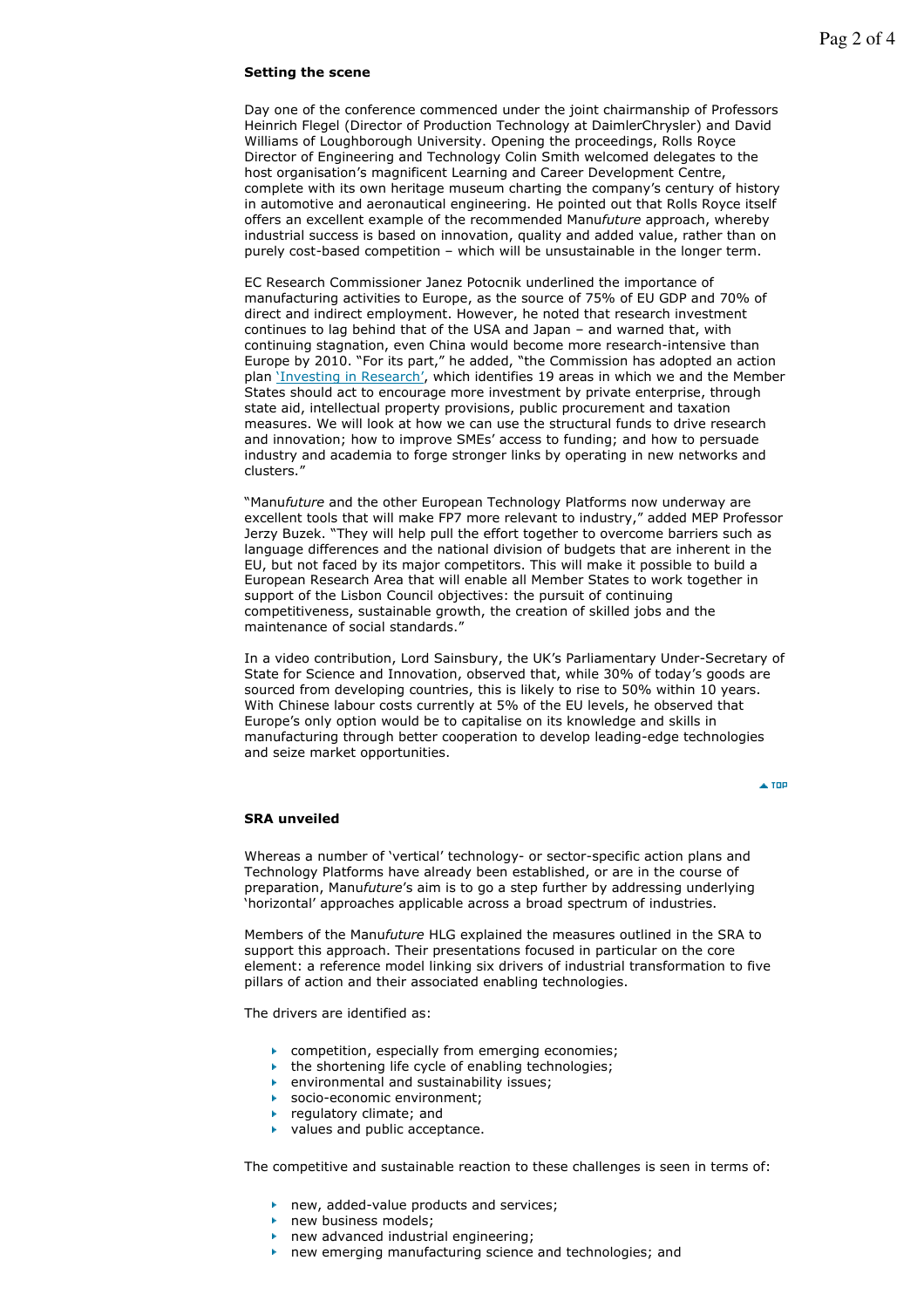adaptation of existing R&D and education infrastructures to foster worldclass manufacturing.

 $\blacktriangle$  TOD

## **Global dimension**

The second day commenced with plenary sessions chaired by Carlos Costa, Director of Portuguese bank Caixa Geral de Depósitos, and Edward Lambourne, Managing Director of CAD/CAM systems house Delcam. Dr Massimo Mattucci, from Italian automotive systems supplier Comau, emphasised the global dimension, stating that the Manu*future* objective should not be to create a 'fortress Europe', but rather to secure the most advantageous position possible in a world where the labour divide is inevitably deepening. The globalised economy is a balance of importing and exporting, he argued. By purchasing more low-tech goods from the developing nations, Europe will provide these countries with the income needed to buy the high-added-value goods it can manufacture through continuous innovation and leveraging our strengths in industrial design, engineering and production systems.

Because consumption in the EU is not growing at the same rate as in Asia, domestic markets no longer provide adequate protection for local enterprises – so profits are insufficient for individual businesses to invest adequately in innovation and change. In these circumstances, the trans-national and trans-sectoral research advocated in Manu*future* offers the best prospect for optimising the use of available material and intellectual resources. The ideal scenario will be to capture the high ground and provide worthwhile jobs for European workers, while continuing to benefit from a supply of low-cost components.

 $\triangle$  TOP

#### **National platforms springing up**

Prof. Edward Chlebus (Wrocklaw University of Technology, Poland) informed the audience that Member States are showing a genuine willingness to participate in the initiative*.* National Manu*future* Platforms have been established in 16 countries to date. These are at various stages of maturity – and eight more are scheduled for imminent start-up.

Their inputs will help to improve understanding of the balance of technological requirements between the old and new members, and thus permit fine-tuning of the overall SRA recommendations. At the same time, open communication channels will facilitate the exchange of experiences, technologies and business models – leading to the emergence of the European Manufacturing Innovation and Research Area (EMIRA) envisaged as an integral component of the ERA.

 $\triangle$  TOD

#### **Sectoral views**

Delegates next divided into five groups for a series of parallel, sectoral workshops held on the premises of prominent companies in the surrounding East Midlands region, which is home to the UK's second largest concentration of manufacturing facilities.

The topics covered were:

- Aerospace and advanced engineering;
- Automotive and land transport:
- Established and process industries;
- Science-based industries and emerging markets;
- **Manufacturing and information systems.**

Each group was invited to comment on the perceived value of the SRA from its own particular viewpoint, to identify and prioritise key targets for manufacturing research, and to define areas in which collaboration with non-European partners might be beneficial.

Feedback from the rapporteurs indicated a general agreement that the SRA provided a generic template for action to transform industry, but that its top-down viewpoint needed to be complemented by bottom-up contributions more closely identifying the specific sectoral needs. Their research priority lists will form an initial feedback into the ongoing consultation process.